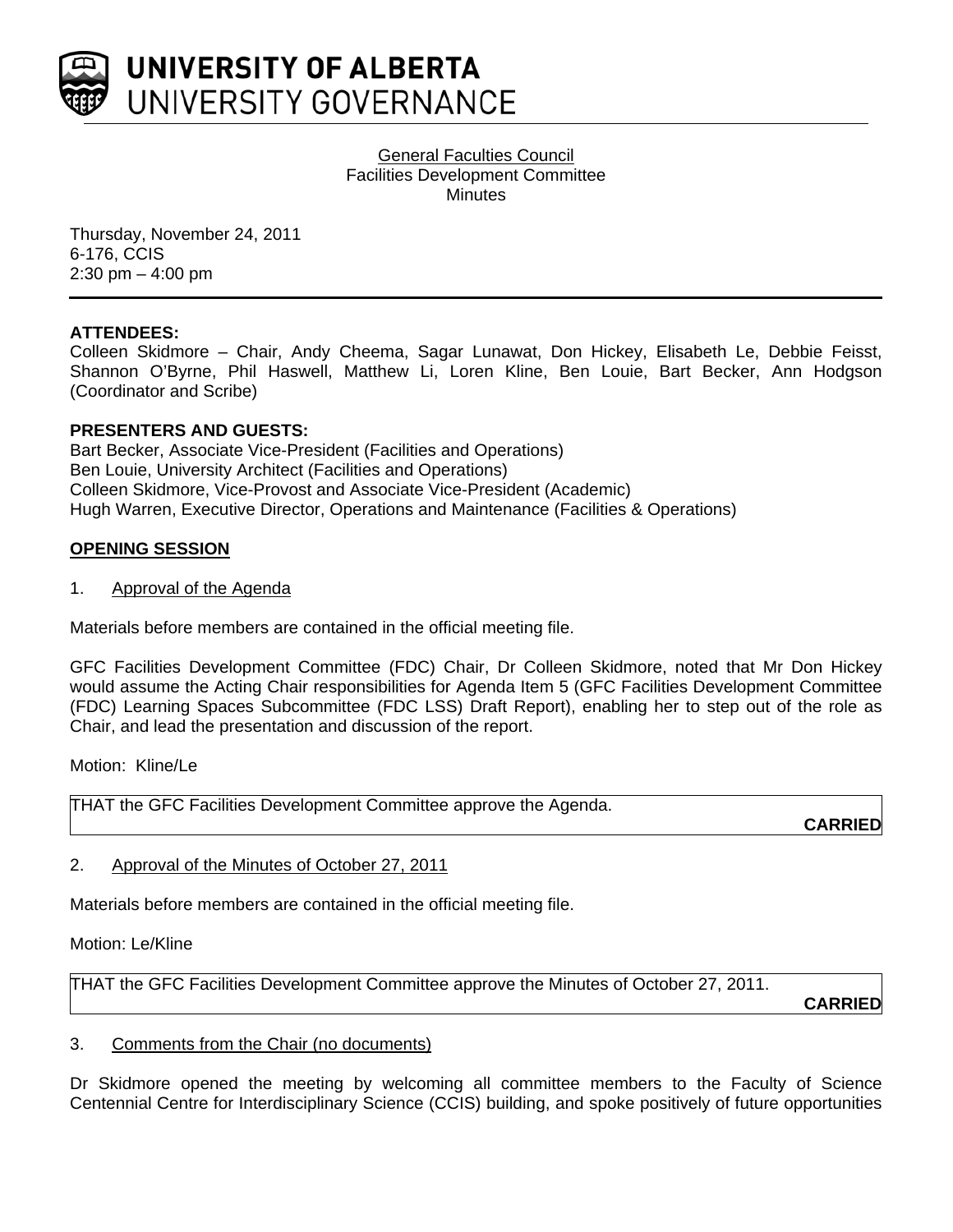for FDC to host committee meetings in campus facilities, and to participate in guided tours of campus buildings and areas.

Dr Skidmore consulted with members in regards to appointing a Vice-Chair of the GFC Facilities Development Committee, noting that the Vice-Chair position is currently vacant. The Chair added that, in accordance to the GFC FDC committee terms of reference, an eligible candidate must be a faculty representative currently serving on FDC. All members responded favourably towards such an appointment, and spoke in support of the process. Dr Skidmore encouraged members who may be interested in nominating an eligible member, or in self-nominating, to contact her in the near future. To finalize this appointment, a recommendation from the Chair of FDC will go forward to GFC Executive Committee for consideration and approval.

## **ACTION ITEMS**

## 4. Balmoral Repurposing - Exterior Design and Interior Space Allocation and Layout

Materials before members are contained in the official meeting file.

*Presenters:* Bart Becker, Associate Vice-President (Facilities and Operations); Hugh Warren, Executive Director, Operations and Maintenance (Facilities & Operations)

*Purpose of the Proposal:* As part of the Design-Build Construction (DBC) process the contract team (Stuart Olson Dominion Construction) was required to submit renderings of the external look of facility to the University for review and input as well as a final interior space layout. The first draft of exterior renderings reviewed by: GFC Facilities Development Committee (GFC FDC), Facilities and Operations, Belgravia Community, Project Steering Committee (includes Alberta Health Services (AHS), Alberta Infrastructure (AI), Alberta Health and Wellness (AHW), Advanced Education and Technology (AET) and the University of Alberta (UofA).

Three options were presented to our internal and community consultation process. At the conclusion of these meetings a selection of a slightly modified option B, was the result. Option B will be further refined around the front entrance area. The interior space layout has to meet the requirements for AHS operations, University research operations, cGMP and CNSC regulatory approvals. The updated space layout has now been signed off by the individual user groups. Minor adjustments could be requested at a future date by the regulatory agencies. The space allocation % for the facility is: ERC 30.58%, Shared 34%, UA direct 22%, Shell space for future expansion for UA 12.48%

#### *Discussion:*

The Chair invited Mr Becker to introduce the report on the Balmoral Repurposing - Exterior Design and Interior Space Allocation and Layout. Mr Becker welcomed Mr Warren to join him in presenting the material to committee members. Aided by the support of a detailed PowerPoint presentation, Mr Warren extensively reviewed the Balmoral exterior and interior renderings (selected Option B) with FDC members, identifying the primary adjustments to be made to the exterior entrance canopy and to the exhaust fan housing (will include additional photovoltaic panels). Mr Warren also presented the interior layout drawings, illustrating the interior space allocations and designated areas.

Mr Warren received feedback and responded to committee questions, adding that the interior layouts and final designs of the structural vault are of top priority.

Motion: Hickey/Klines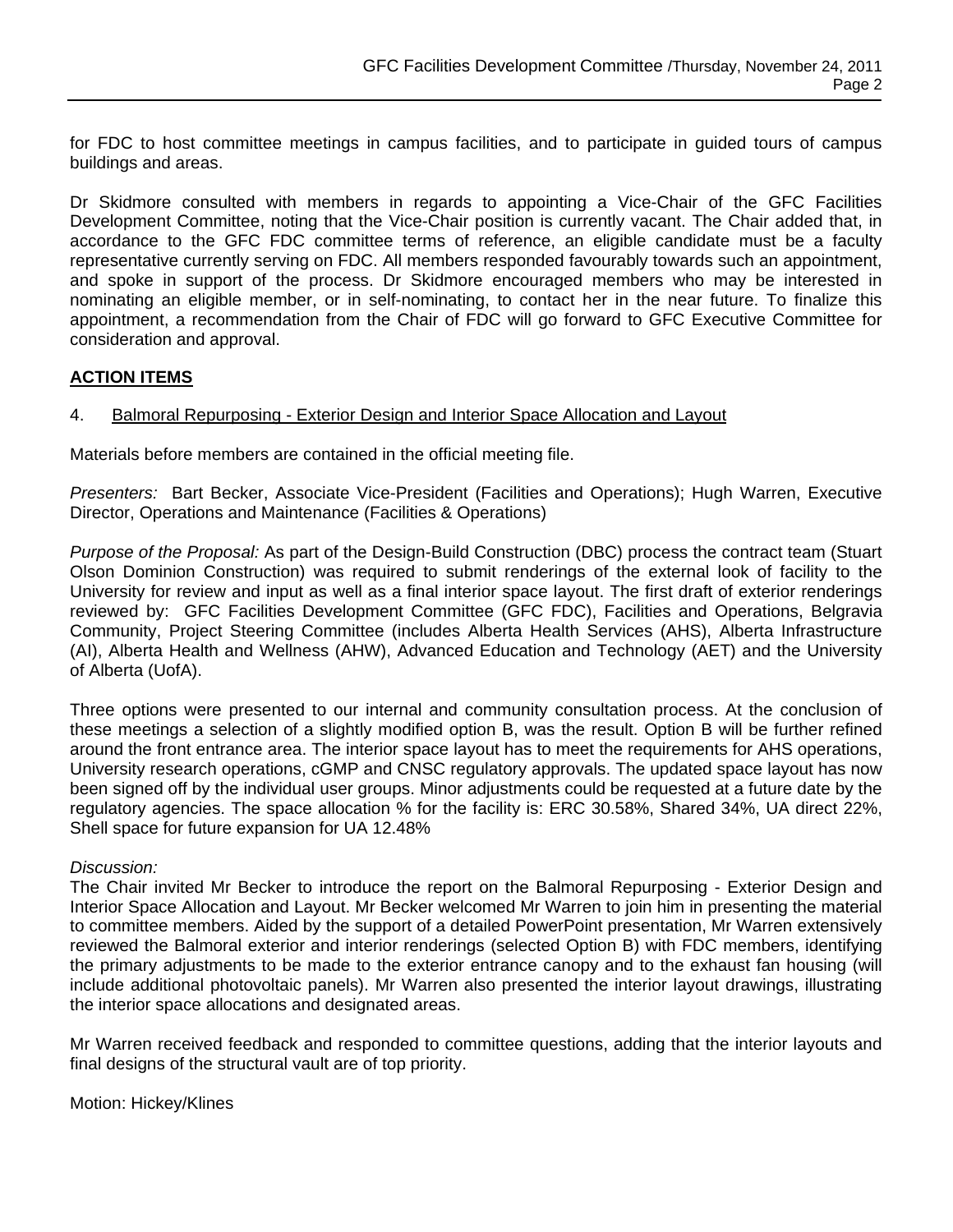THAT the GFC Facilities Development Committee approve, under delegated authority from General Faculties Council, the proposed Balmoral Repurposing - Exterior Design and Interior Space Allocation Layout (as set forth in Attachment 2) as the basis for further planning.

**CARRIED**

# **DISCUSSION ITEMS**

5. GFC Facilities Development Committee (FDC) Learning Spaces Subcommittee (FDC LSS) Draft Report (June 27, 2011)

Materials before members are contained in the official meeting file.

*Presenters:* Colleen Skidmore, Vice-Provost and Associate Vice-President (Academic), Bart Becker, Associate Vice-President (Facilities and Operations)

*Purpose of the Proposal:* "Over the past 20 years, Facilities and Operations has been a leader in Canada in the development and identification of best practices and principles around how the institution constructs, repurposes and renovates facilities and spaces. As the campus has changed and evolved, principles and practices for the design and development of learning spaces have been periodically reviewed and refreshed by both the institution and government. These reviews involve a variety of processes like design charettes, peer reviews and literature reviews. However, despite the excellent work, the wider academic community has not been aware, for the most part, of the processes that were used in designing new spaces. There was increasing interest expressed within the wider campus community about the quality of institutional learning spaces and about the design processes used in the development of these spaces. Two standing committees of GFC, the Committee on the Learning Environment (CLE) and the Facilities Development Committee (FDC), agreed that the process for development of learning spaces should be reviewed. In 2010, the Chairs of FDC and CLE agreed that a subcommittee be created (the Learning Spaces Subcommittee) that would identify and enhance current processes to aid in the planning and design of formal and informal learning spaces across all campuses." (Excerpted from the FDC Learning Spaces Subcommittee Report)

## *Discussion:*

Acting Chair, Mr Don Hickey, invited Dr Colleen Skidmore to introduce the GFC Facilities Development Committee (FDC) Learning Spaces Subcommittee (FDC LSS) Draft Report (June 27, 2011). Dr Skidmore welcomed Mr Bart Becker to assist her in the presentation. Mr Becker provided a synopsis of the history and key drivers of the significant review process, leading up to the establishment of the FDC subcommittee, and to the development of the learning spaces proposed report.

As part of the review's consultation process, Dr Skidmore asked members of FDC for feedback and guidance, noting that large, multi-used learning spaces are the focus in this report. Dr Skidmore emphasized the value and significance of the comprehensive document, in guiding administrators through future planning, repurposing and renewing processes, and as such, contributing positively to the overall student quality and experience.

Mr Becker indicated that this document identifies gaps and challenges, and recommends strategies, adding that Facilities and Operations continues to collaborate with faculties and departments for implementation purposes, and in bringing awareness forward, through to design perspectives.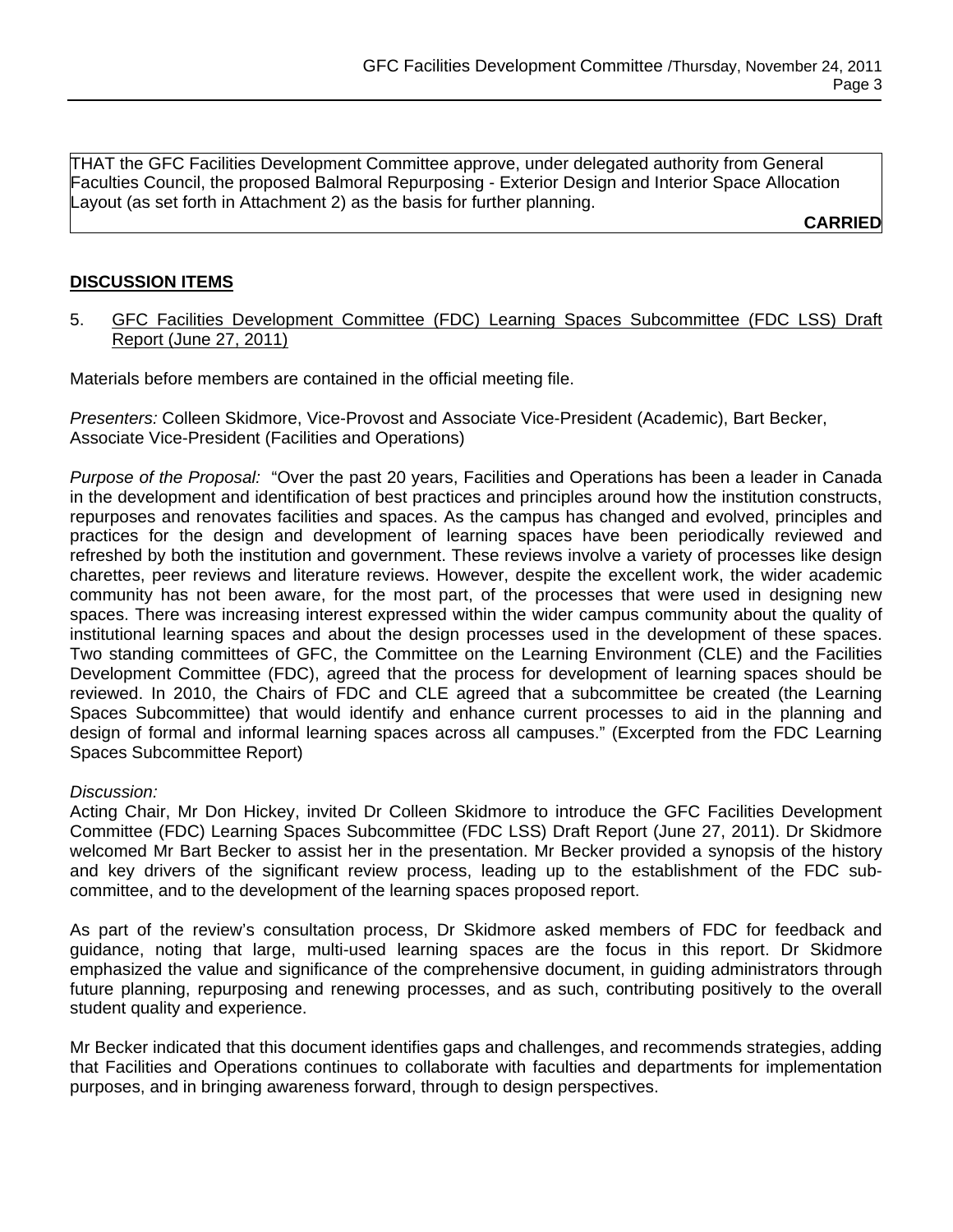Dr Skidmore and Mr Becker responded to questions from members, and received positive feedback and support with respect to the document. Dr Skidmore thanked members for their comments, advising that the (FDC) Learning Spaces Subcommittee (FDC LSS) Draft Report is ready to follow a governance path, for discussion and information purposes, and will return to GFC FDC in final form, for endorsement. Through this consultative process, the final approval route will be determined.

# 6. Projects Update from the Associate Vice-President (Facilities and Operations)

There were no documents.

*Presenter:* Bart Becker, Associate Vice-President (Facilities and Operations)

*Purpose of the Proposal:* For discussion/information.

## *Discussion:*

Mr Becker provided a brief status report on a number of capital projects that are nearing completion or are currently in various stages of development, highlighting the:

- *Edmonton Clinic Health Academy (ECHA):*  One third of the building has been populated; remaining two thirds of faculty/staff will be moved in by December 2011. Vice-Provost Health Science, Dr Jane Drummond, and her staff continue to work in partnership with "move-in" teams.
- *Dent/Pharmacy building:*  Tenders for consultant services (architectural; structural engineering) will be determined by this year.
- *South Campus* Sector planning is ongoing (community consultations, focus groups, open houses); a general open house will be facilitated for late Winter (late February, 2012).
- *PAW Centre* Looking at a "mini-in-house" session to update and inform the community (Windsor park, and area), community residents will be invited to attend.
- *Garneau* A third meeting is being coordinated for early January with the U of A and Garneau community residents (LRDP Sector Plans 7 and 8).
- CEB **CIVIL And Electrical Engineering Building will be formally re-named as the South** Academic Building (SAB).
- *CME* Chemical and Materials Engineering (CME) Building Infill Structure will be formally re-named as the Innovation Centre for Engineering (ICE).

## 7. Question Period

There were no questions.

## **INFORMATION ITEMS**

8. Items Approved by the GFC Facilities Development Committee by E-Mail Ballots

No items to date.